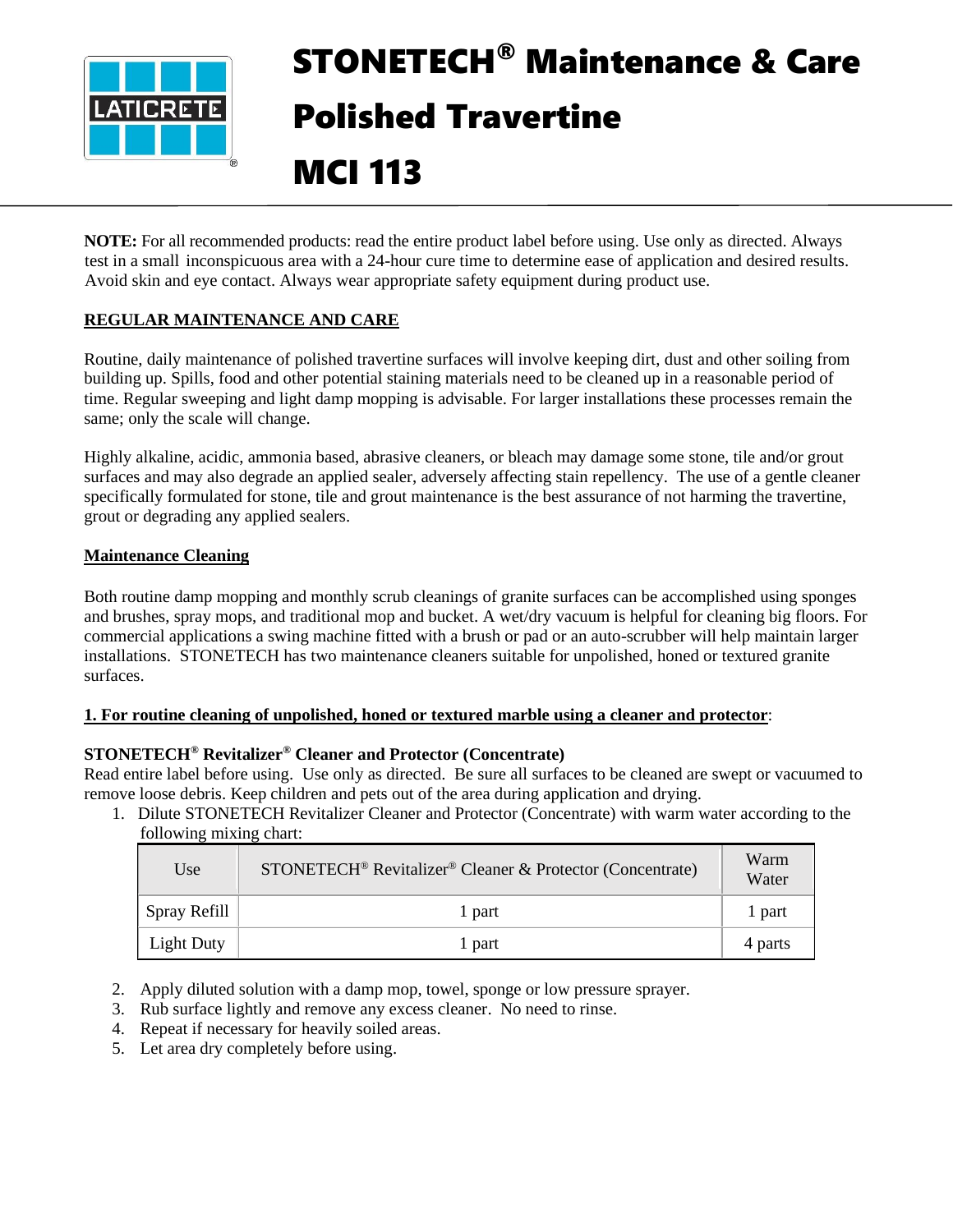# **STONETECH® Revitalizer® Cleaner and Protector (Ready-To-Use)**

Read entire label before using. Use only as directed. Be sure all surfaces to be cleaned are swept or vacuumed to remove loose debris. Keep children and pets out of the area during application and drying.

- 1. To refill 24 oz. (709 mL) spray bottle, use a funnel.
- 2. Spray or pour directly onto soiled area.
- 3. Wipe clean with a dry towel, lint free cloth or sponge. No need to rinse.
- 4. Repeat for heavily soiled areas using a non-abrasive scrubbing pad.
- 5. Wipe clean with a dry towel.

Refer to [DS 212.0](https://cdn.laticrete.com/~/media/product-documents/product-data-sheets/ds-212.ashx) for more information.

#### **2. For routine cleaning of unpolished, honed or textured marble and grout with a cleaner**:

#### **STONETECH Stone & Tile Cleaner (Concentrate)**

Read entire label before using. Use only as directed. Be sure surfaces to be cleaned are swept or vacuumed to remove loose debris. Avoid skin and eye contact with product. Wear protective eyewear and gloves when handling concentrate. Keep children and pets out of the area during application and drying.

1. Dilute STONETECH® Stone & Tile Cleaner (Concentrate) with warm water according to the following mixing chart:

| Use               | STONETECH <sup>®</sup> Stone & Tile Cleaner (Concentrate) | Warm Water |
|-------------------|-----------------------------------------------------------|------------|
| Light Duty        | 1 part                                                    | 64 parts   |
| <b>Heavy Duty</b> | 1 part                                                    | 32 parts   |

- 2. Apply mixed solution with a damp mop, sponge or appropriate professional cleaning equipment.
- 3. Clean entire area with mop, changing cleaning solution often to ensure that soil is not redeposited. Wipe or rinse cleaned area.
- 4. Let area dry completely before using.

# **STONETECH Stone & Tile Cleaner (Ready-To-Use)**

Read entire label before using. Use only as directed. Be sure surfaces to be cleaned are swept or vacuumed to remove loose debris. Avoid skin and eye contact with product. Wear protective eyewear and gloves when handling concentrate. Keep children and pets out of the area during application and drying.

- 1. Spray or pour directly onto soiled area.
- 2. Wipe clean with a dry towel, lint free cloth or sponge. No need to rinse.
- 3. Repeat for heavily soiled areas using a non-abrasive scrubbing pad.
- 4. Wipe clean with a dry towel.

Refer to **DS 211.0** for more information.

#### **For a brilliant shine on countertops and vanities:**

#### **STONETECH Polish**

Read entire label before using. Use only as directed. Always test in a small inconspicuous area to determine that the desired results will be achieved. Make sure surface is clean, dry and free of waxes and coatings.

- 1. Spray a light coat of STONETECH<sup>®</sup> Polish over the entire surface.
- 2. Spread evenly with a clean cloth.
- 3. Buff until there is no visible liquid and a high shine appears.

**Note:** STONETECH Polish is not intended for floors as it may create a slipping hazard. It is not a restorative process for worn or damaged marble surfaces.

Please refer to [DS 216.5](https://cdn.laticrete.com/~/media/product-documents/product-data-sheets/ds-2165.ashx) for more information.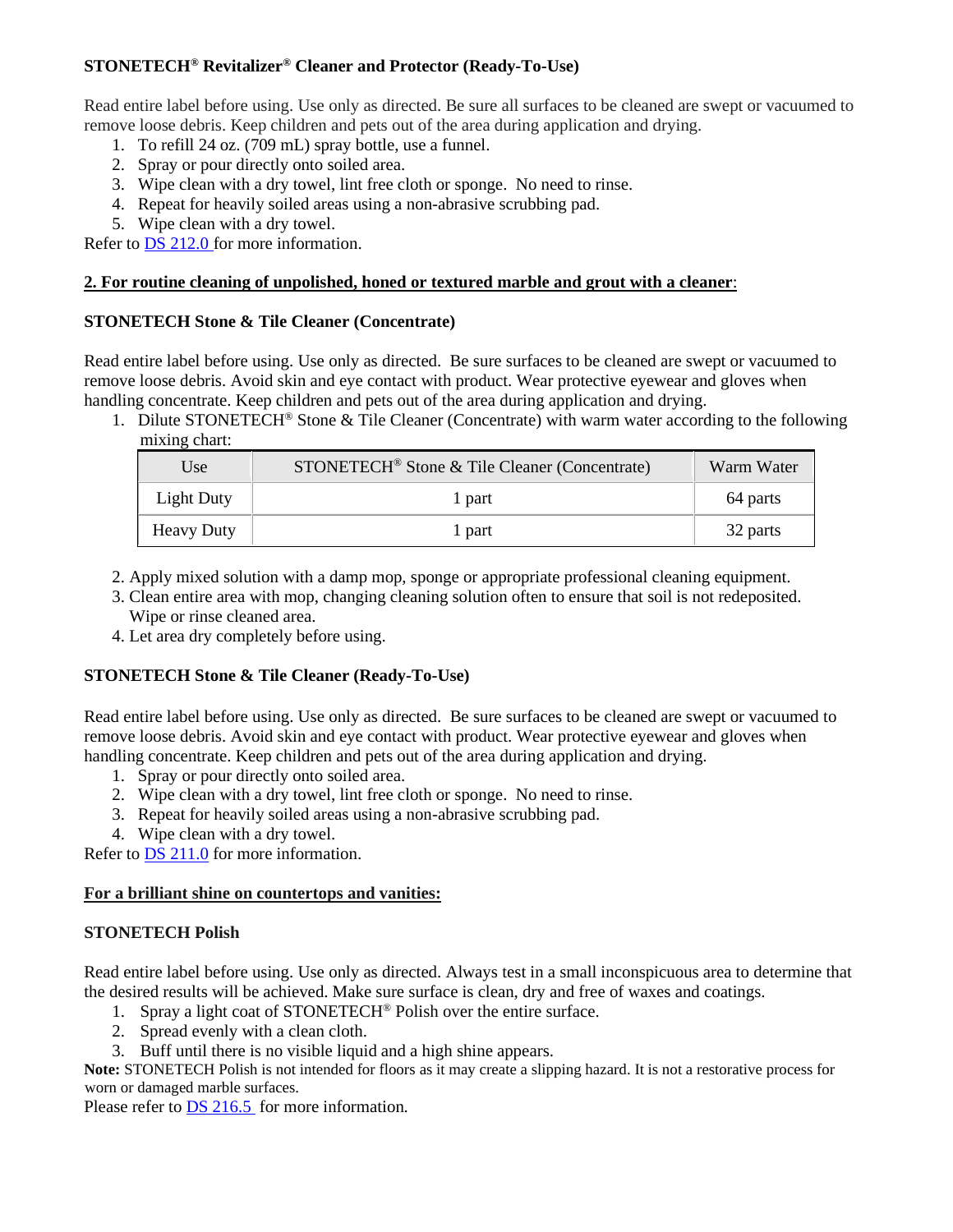# **NEW INSTALLATION PRE-GROUT TREATMENT**

# **Grouting cleanup is often easier when the stone is sealed prior to grouting. Light colored or porous polished travertines are susceptible to grout staining and may benefit from sealing prior to grouting.**

A simple water test can be performed to identify if the tile is porous. If the travertine darkens after applying water to the stone surface and waiting for 5 minutes, the tile is absorbent and applying a sealer prior to grouting may aid in clean up after grouting. On a polished travertine that does darken with water a single application of sealer is generally sufficient as a pre-grouting treatment.

#### **For a pre-grout sealer for polished travertine:**

# **STONETECH Heavy Duty Sealer**

# **Pre-Grout Sealer Application**

Read entire label before using. Use only as directed. Always test in a small inconspicuous area with a 24-hour cure time to determine ease of application and desired results. Make sure surface is clean and free of waxes and coatings. STONETECH Heavy Duty Sealer may be applied to damp surfaces one hour after standing water has been removed. Surface temperature should be between 50°F - 80°F (10°C - 26°C). Ensure that the area is wellventilated during application and until the surface is dry. Keep children and pets out of the area until treated surface is dry.

- 1. Ensure cap is closed and sealed, and shake well before use.
- 2. Mask off surfaces not intended to be treated.
- 3. Liberally apply an even coat of STONETECH Heavy Duty Sealer using a paint pad, roller, brush or lowpressure sprayer.
- 4. Allow the sealer to penetrate the surface for 10-15 minutes. During this time, keep the surface wet with sealer, adding more sealer as needed. DO NOT ALLOW SEALER TO COMPLETELY DRY ON THE SURFACE.
- 5. Thoroughly wipe dry the entire surface with clean absorbent towels.
- 6. A second coat may be needed for porous, absorbent surfaces. If a second coat is required, it should be applied within 30-40 minutes from the initial application as directed in steps 3-5.
- 7. Allow sealer to cure for 24 hours prior to grouting.
- 8. Clean tools used during application with water.

Refer to [DS 279.0](https://cdn.laticrete.com/~/media/product-documents/product-data-sheets/ds-279.ashx) for more information.

# **RESTORATIVE DEEP CLEANING**

# **Stone, tile and grout installations can become heavily soiled over time. Restorative cleaning processes will help return these surfaces to a more acceptable appearance.**

The following restorative surface cleaning processes are done in preparation for resealing or for specialized surface cleaning circumstances. These cleaning processes should not damage the polished travertine surface. However, these types of heavy duty cleaning methods may degrade or strip many sealers from the application.

Depending on the type of soiling or staining, select one of the following options:

#### **For cleaning grease, oil, dirt, dry soil, or to prepare for resealing:**

# **STONETECH® KlenzAll™ Cleaner (Concentrate)**

Read entire label before using. Use only as directed. Always test in a small inconspicuous area to determine ease of use and desired results. Be sure all surfaces to be cleaned are swept or vacuumed to remove loose debris.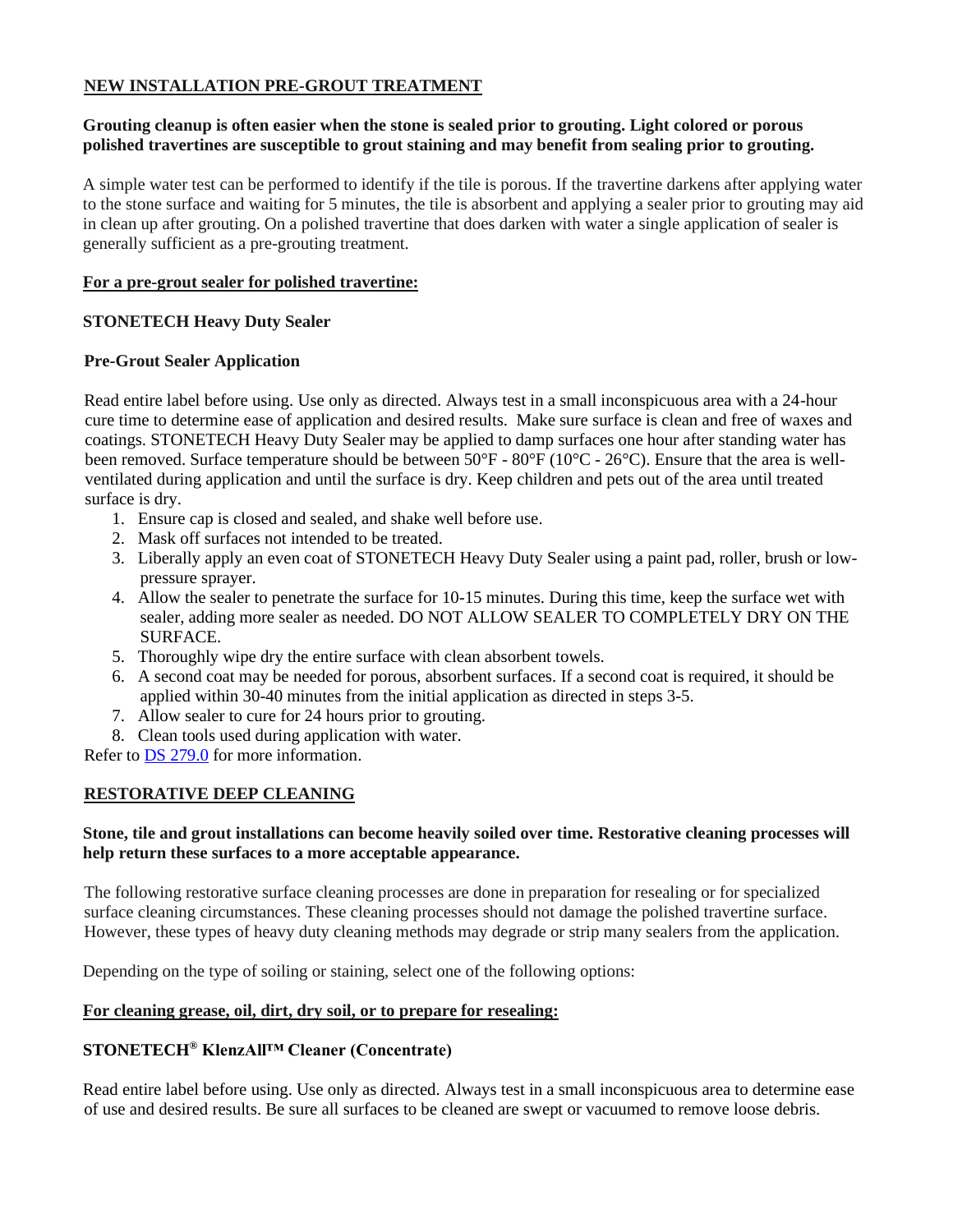Avoid skin and eye contact with product. Wear protective eyewear, gloves, long sleeves, and long pants while handling concentrate. Ensure work area is well-ventilated during application and until surface is dry. Keep children and pets out of the area during application and drying.

The following is a restorative surface cleaning process which is done in preparation for resealing or for specialized surface cleaning circumstances. This process should not damage the stone surface, however, this type of heavy duty cleaning will degrade or strip many sealers from the application.

1. Dilute concentrated STONETECH® KlenzAll™ Cleaner with warm water according to the following mixing chart:

| Use               | STONETECH <sup>®</sup> KlenzAll <sup>TM</sup> Cleaner (Concentrate) | Warm Water | υh |
|-------------------|---------------------------------------------------------------------|------------|----|
| Light Duty        | part                                                                | 8 parts    |    |
| Medium Duty       | part                                                                | 4 parts    |    |
| <b>Heavy Duty</b> | part                                                                | 2 parts    |    |

- 2. Apply mixed solution with a mop, clean cloth or low-pressure sprayer. Avoid applying cleaner on unintended surfaces.
- 3. Lightly scrub with a scrub brush or floor machine as needed.
- 4. Remove STONETECH KlenzAll Cleaner using a clean cloth, wet/dry vacuum or damp mop.
- 5. Rinse area well with clean water. Allow area to dry completely.
- 6. Some surfaces may require additional cleaning. If so, repeat steps  $2 5$  above.
- 7. If appropriate, reseal cleaned area with an appropriate STONETECH sealer (e.g. STONETECH Heavy Duty Sealer).

Refer to **DS 215.0** for more information.

# **Removal of efflorescence, mineral deposits, and calcium based staining:**

This type of restorative surface cleaning process is typically performed with an acidic cleaning compound. The use of acidic cleaners will damage or affect the surface appearance of polished travertines. Surface refinishing may be required to remove mineral based deposits or stains from a polished travertine surface. Consulting a stone restoration professional is recommended.

# **Removal of cement grout hazes, stripping topical coatings, acrylic finishes or heavy waxes: STONETECH® Epoxy Grout Haze & Coating Stripper**

Read entire label before using. Use only as directed. Test in a small inconspicuous area to determine ease of application and desired results. Be sure all surfaces to be cleaned are swept or vacuumed to remove loose debris. Ensure work area is well-ventilated during application and until surface is dry. Keep children and pets out of the area until surface use resumes. Avoid contact with surfaces not intended to be treated. Avoid applying in direct sunlight. Should not be used in extreme temperatures. Recommended application temperature range is between  $50^{\circ}$ F -  $90^{\circ}$ F (10  $^{\circ}$ C - 32  $^{\circ}$ C).

- 1. SHAKE WELL BEFORE USING. Do not dilute before applying.
- 2. Wear rubber gloves and eye protection during handling and application to prevent skin and eye contact.
- 3. Liberally apply an even coat of STONETECH Epoxy Grout Haze & Coating Stripper over the required area with a paint brush, mop or paint pad. DO NOT APPLY WITH A SPRAYER. Immediately remove STONETECH Epoxy Grout Haze & Coating Stripper from unintended surfaces with a wet cloth to prevent potential damage to those surfaces.
- 4. Application time will vary depending on type of coating being removed. Approximate application times are as follows: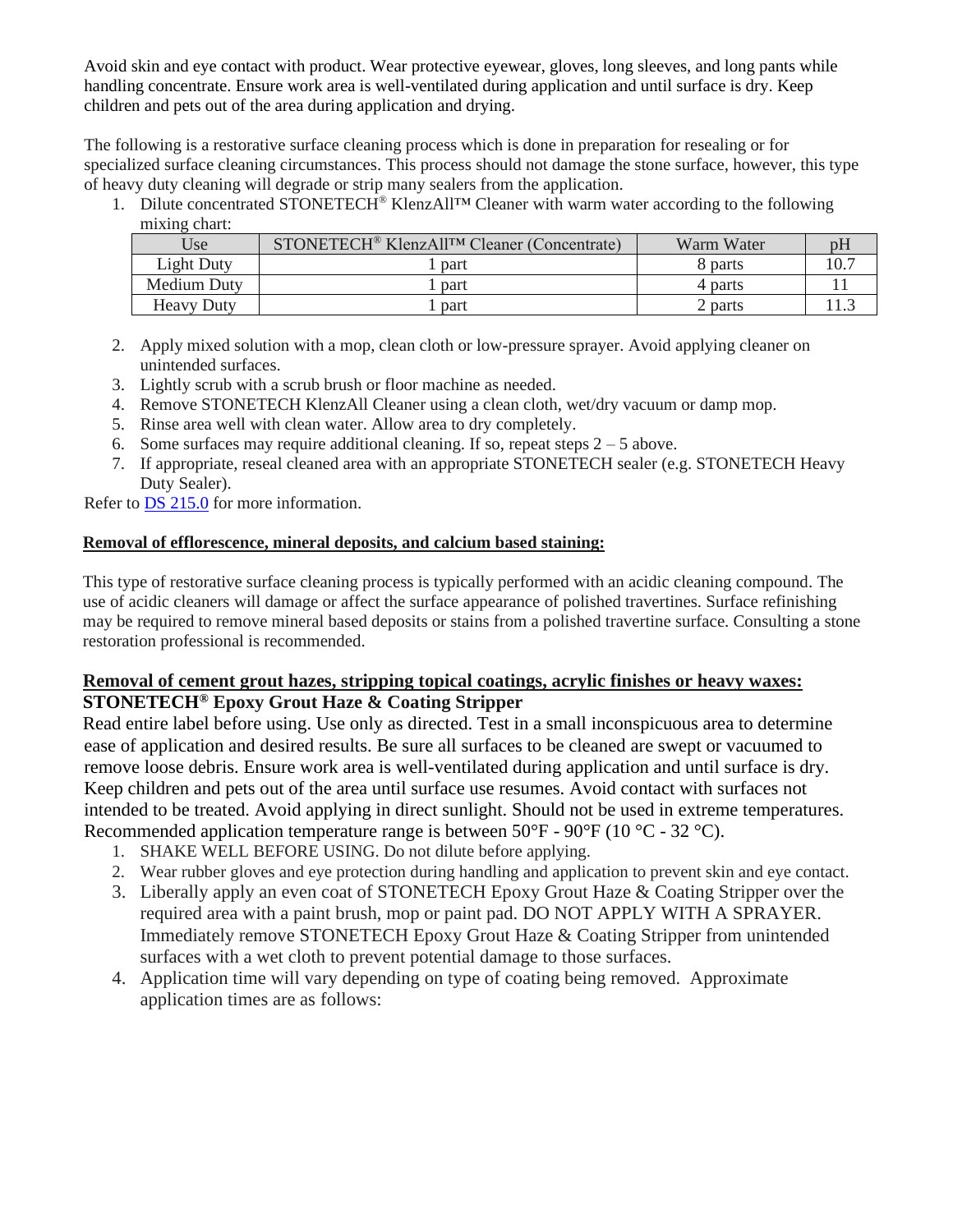| Haze / Coating          | <b>Surface Type</b>               | <b>Age of Haze/Coating</b> |                 |            |
|-------------------------|-----------------------------------|----------------------------|-----------------|------------|
|                         |                                   | 24 Hour                    | 7 Days          | $> 7$ Days |
| <b>Epoxy Grout Haze</b> | Tile                              | $1 - 3$ minutes            | $3 - 5$ minutes | 10 minutes |
| <b>Epoxy Grout Haze</b> | Natural Stone &<br><b>Masonry</b> | $1 - 3$ minutes            | $3 - 5$ minutes | 10 minutes |
| Coatings $*$            | Tile                              | $1 - 5$ minutes            |                 |            |
| Coatings <sup>*</sup>   | Natural Stone &<br><b>Masonry</b> | $1 - 5$ minutes            |                 | 10 minutes |

- 5. Do not let STONETECH<sup>®</sup> Epoxy Grout Haze & Coating Stripper dry on the surface. If STONETECH Heavy Duty Epoxy Grout Haze & Coating Stripper starts to dry, add additional product to keep surface wet.
- 6. Agitate surface with a nylon scrub brush or pad after testing a small area first to make sure that brush or pad will not scratch the surface. Surface can be wet with water to enable easier removal of coating.
- 7. Wipe up residual STONETECH Epoxy Grout Haze & Coating Stripper Coating Stripper with clean, dry cloth or wet mop. A wet/dry vacuum can be used for larger area.
- 8. Rinse surface well with clean water.
- 9. More than one application may be required, repeat steps 3 through 8 when necessary.
- 10. Surface traffic may begin 2 hours after removal of coating.

Refer to [DS 116.4](https://cdn.laticrete.com/~/media/product-documents/product-data-sheets/ds1664_stonetech-epoxy-grout-haze-coating-stripper.ashx) for more information.

# **For spot or small area deep cleaning**:

# **STONETECH® DeepKlenz™ Cleaner**

Read entire label before using. Use only as directed. Test in a small inconspicuous area to determine required results. Be sure all surfaces to be cleaned are swept or vacuumed to remove loose debris. Avoid skin and eye contact with product. Wear protective eyewear, gloves, long sleeves, and long pants while handling concentrate. Ensure work area is well-ventilated during application and until surface is dry. Keep children and pets out of the area during application and drying. Recommended application temperature range is between 40°F - 100°F (4°C - 38°C).

- 1. Thoroughly wet surface by directly spraying onto soiled area.
- 2. Allow STONETECH DeepKlenz™ Cleaner to work on the surface for 5-10 minutes. Do NOT allow product to dry on the surface.
- 3. Lightly scrub with a stiff bristle brush to remove the surface contaminants.
- 4. Rinse and wipe surface with clean cloth and warm water. Repeat as needed for heavy soiled areas.
- 5. If appropriate, reseal cleaned area with an appropriate STONETECH sealer (e.g. STONETECH Heavy Duty Sealer).

Refer to [DS 111.2](https://cdn.laticrete.com/~/media/product-documents/product-data-sheets/ds-1112.ashx) for more information.

#### **For cleaning and removing soap scum:**

# **STONETECH Soap Scum Remover**

Read entire label before using. Use only as directed. Always test in a small inconspicuous area to determine ease of use and desired results. Be sure surfaces to be cleaned are swept or vacuumed to remove loose debris. Avoid skin and eye contact. Wear protective eyewear and gloves. Keep children and pets out of the area during application and drying.

- 1. Spray STONETECH Soap Scum Remover directly on soiled areas. Avoid applying onto unintended surfaces.
- 2. Clean surface with clean cloth or stiff nylon brush as needed.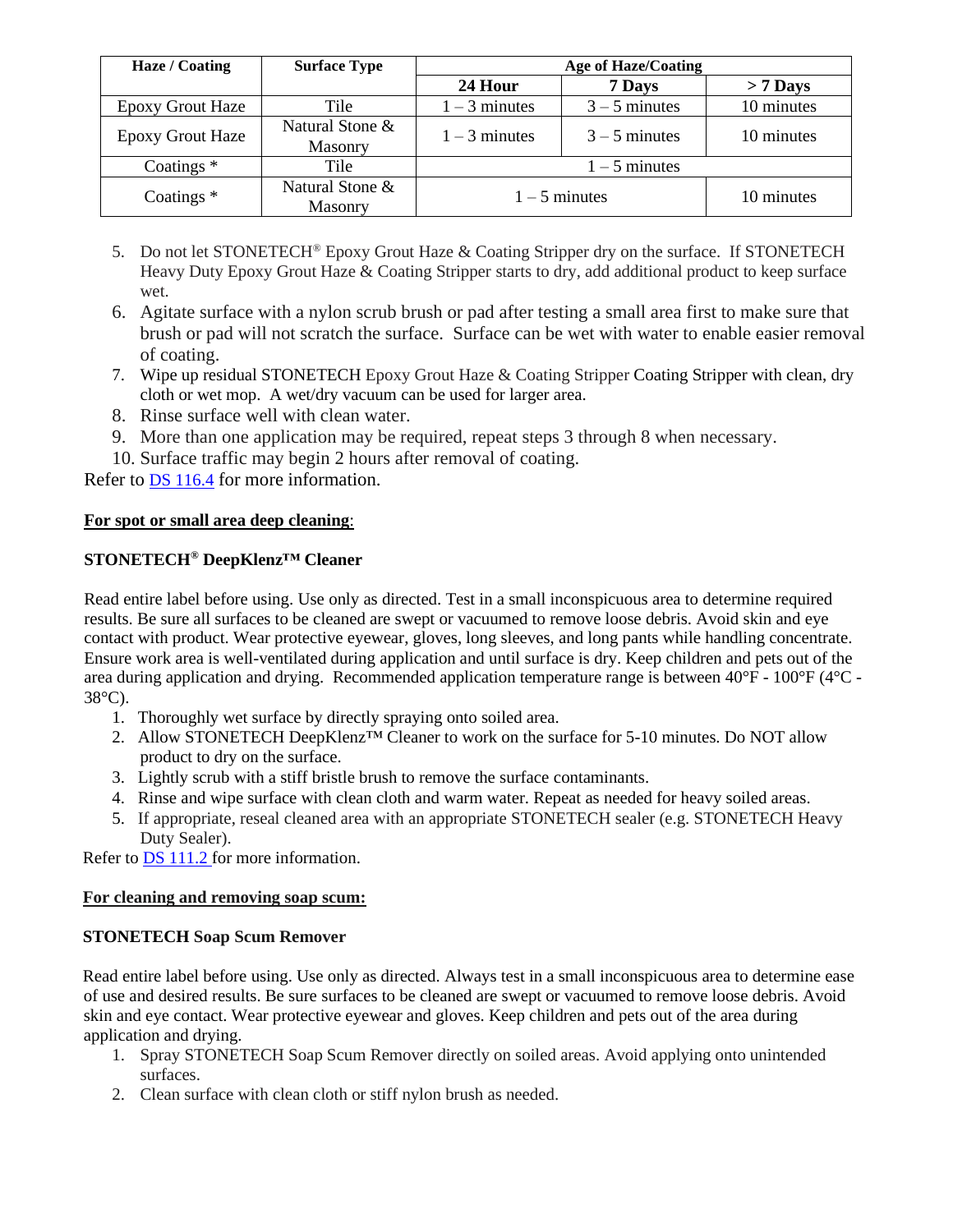- 3. Rinse area well with clean water.
- 4. Wipe area dry with clean cloth.
- 5. Repeat as needed for heavily soiled areas.

Refer to [DS 229.0](https://cdn.laticrete.com/~/media/product-documents/product-data-sheets/ds-229.ashx) for more information.

# **For cleaning and removing mold and mildew:**

# **STONETECH® Mold & Mildew Stain Remover**

Read entire label before using. Use only as directed. Always test in a small inconspicuous area to determine ease of use and desired results. Be sure surfaces to be cleaned are swept or vacuumed to remove loose debris. Avoid skin and eye contact. Wear protective eyewear and gloves. Keep children and pets out of the area during application and drying. Do not mix this product with other household cleaners or metals.

- 1. Spray STONETECH® Mold & Mildew Stain Remover directly on soiled areas. Avoid applying onto unintended surfaces.
- 2. Clean surface with non-abrasive sponge or stiff nylon brush as needed.
- 3. Rinse area well with clean water.
- 4. Repeat as needed for heavily-soiled areas.

Refer to [DS 219.0](https://cdn.laticrete.com/~/media/product-documents/product-data-sheets/ds-219.ashx) for more information.

#### **For oil stain removal:**

# **STONETECH Oil Stain Remover**

Read entire label before using. Use only as directed. Always test in a small inconspicuous area to determine that the desired results will be achieved. Make sure surface is clean, dry, and free of waxes and coatings. Ensure that area is well-ventilated and keep children and pets away from the area during application and until surface is clean and dry.

- 1. Using a plastic or wood spatula, stir thoroughly to mix the paste.
- 2. Apply a  $\frac{1}{4}$  (6 mm) thick layer of paste to the stain. Ensure that the paste extends at least 1" 2" (25 50mm) beyond the edge of the stain.
- 3. Do not cover.
- 4. Allow 48 72 hours for STONETECH Oil Stain Remover to dry.
- 5. Using a plastic spatula, remove the dried STONETECH Oil Stain Remover and discard.
- 6. Allow solvent to completely dry from the stone.
- 7. If stain is not completely gone after drying, repeat process.
- 8. Clean up residue and tools with mineral spirits.
- 9. Once the surface is dry, reseal the cleaned area with an appropriate STONETECH sealer (e.g. STONETECH Heavy Duty Sealer).

Refer to [DS 214.0](https://cdn.laticrete.com/~/media/product-documents/product-data-sheets/ds-214.ashx) for more information.

#### **Mechanical Refinishing for Polished Travertine**

# **STONETECH Honing & Polishing Powders**

This refinishing process is designed for scratch, etch and wear pattern removal and will restore the stone's surface to a uniform finish and shine. Depending on the severity of the wear or damage to the stone use, in succession, one or more of the grit levels (180/280/400/600/800) of the STONETECH Honing Powders bringing the stone up to an even, uniform 800 grit finish. After the honing steps, follow with the STONETECH Polishing Powder to create the final shine.

Refinishing requires using a hand-held low speed sander/polisher or an orbital sander for counters, walls or floor edges. For floors use a weighted 175 rpm floor machine (130 - 140 lb [59.1 – 63.6 kg]). Hand machines and floor machines need to be fitted with a natural hair pad or a white nylon polishing pad.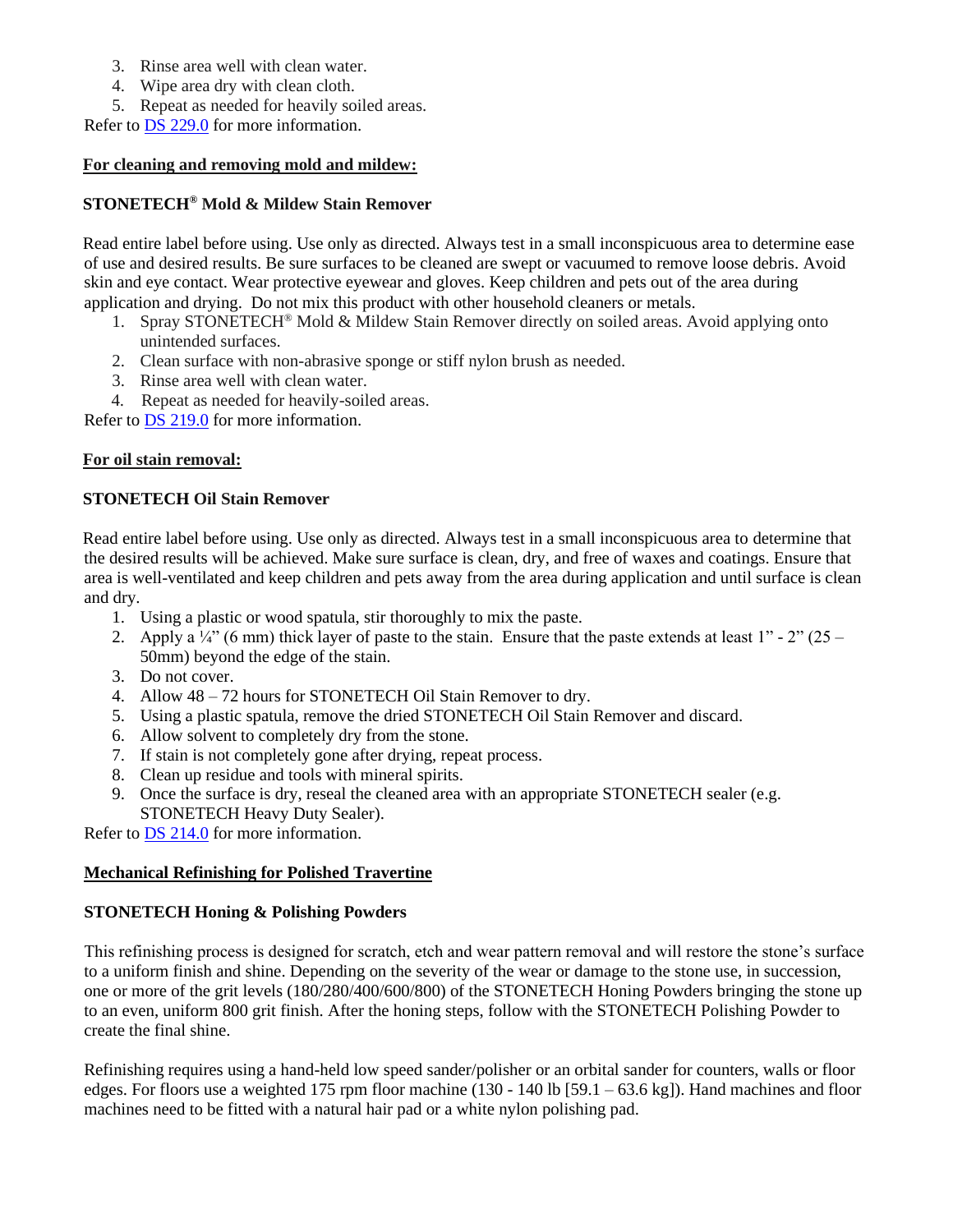Read entire label before using. Use only as directed. Always test in a small inconspicuous area to determine ease of application and desired results. Allow new grout installations to cure for a minimum of 72 hours prior to application. Make sure surface is clean, dry and free of waxes and coatings.

# **For refinishing to a polished finish:**

- 1. If surface is heavily soiled, pre-clean with STONETECH® KlenzAll™ Cleaner if needed.
- 2. Mask off and protect any baseboards or adjacent areas to avoid splashing and overspray onto surfaces not intended to be treated.
- 3. If you are using a variety of abrasive grits, ensure that the surface is well rinsed and a new pad is used for each changeover.
- 4. Apply approximately 1/2 cup (118 mL) STONETECH Honing Powder plus 1 cup (237 mL) clean water directly onto the stone surface.
- 5. Refinish using a hand orbital sander or weighted floor machine at 130 140 lbs. (59 64 kg). 175 rpm, fitted with a natural hair pad.
- 6. Keep compound wet while refinishing with plenty of water. Add STONETECH Honing Powder as needed.
- 7. Use successively higher numbered grits of STONETECH Honing Powder to close the face of the stone and follow with STONETECH Polishing Powder applied as in steps 5-10 above. Repeat as needed to achieve the desired level of shine.
- 8. Rinse well and use a wet vacuum or hot water extraction unit to remove all remaining compound.
- 9. Clean equipment with water.

10. Reseal polished area with an appropriate STONETECH sealer (e.g. STONETECH Heavy Duty Sealer). Refer to [DS 225.5](https://cdn.laticrete.com/~/media/product-documents/product-data-sheets/ds-2255.ashx) and [DS 224.5](https://cdn.laticrete.com/~/media/product-documents/product-data-sheets/ds-2245.ashx) for more information.

# **SEALING AND PROTECTING:**

Polished travertine is susceptible to staining from both oil and water-based materials and sealing will help protect the stone's appearance. The cement grouts used in travertine tile installations will also be more stain resistant with the application of a penetrating sealer.

#### **For natural looking protection for polished travertine and grout installations:**

# **STONETECH® Heavy Duty Sealer**

Read entire label before using. Use only as directed. Always test in a small inconspicuous area with a 24-hour cure time to determine ease of application and desired results. Allow new grout installations to cure for a minimum of 72 hours prior to application. Make sure surface is clean and free of waxes and coatings. Sealer may be applied to damp surfaces one hour after standing water has been removed. Surface temperature should be between  $50^{\circ}F - 80^{\circ}F (10^{\circ}C - 26^{\circ}C)$ . Ensure that the area is well-ventilated during application and until the surface is dry. Keep children and pets out of the area until treated surface is dry.

- 1. Ensure cap is closed and sealed, and shake well before use.
- 2. Mask off surfaces not intended to be treated.
- 3. Liberally apply an even of STONETECH Heavy Duty Sealer coat using a paint pad, roller, brush or lowpressure sprayer.
- 4. Allow sealer to penetrate the surface for 10-15 minutes. During this time, keep the surface wet with sealer, adding more sealer as needed. DO NOT ALLOW SEALER TO COMPLETELY DRY ON THE SURFACE.
- 5. Thoroughly wipe dry the entire surface with clean absorbent towels.
- 6. A second coat may be needed for porous, absorbent surfaces. If a second coat is required, it should be applied within 30-40 minutes from the initial application as directed in steps 3-5.
- 7. Should a sealer residue appear, rewet the impacted section of the surface with sealer. Agitate the surface with a white nylon scrubbing pad to loosen residue and wipe dry with a clean, absorbent towel.